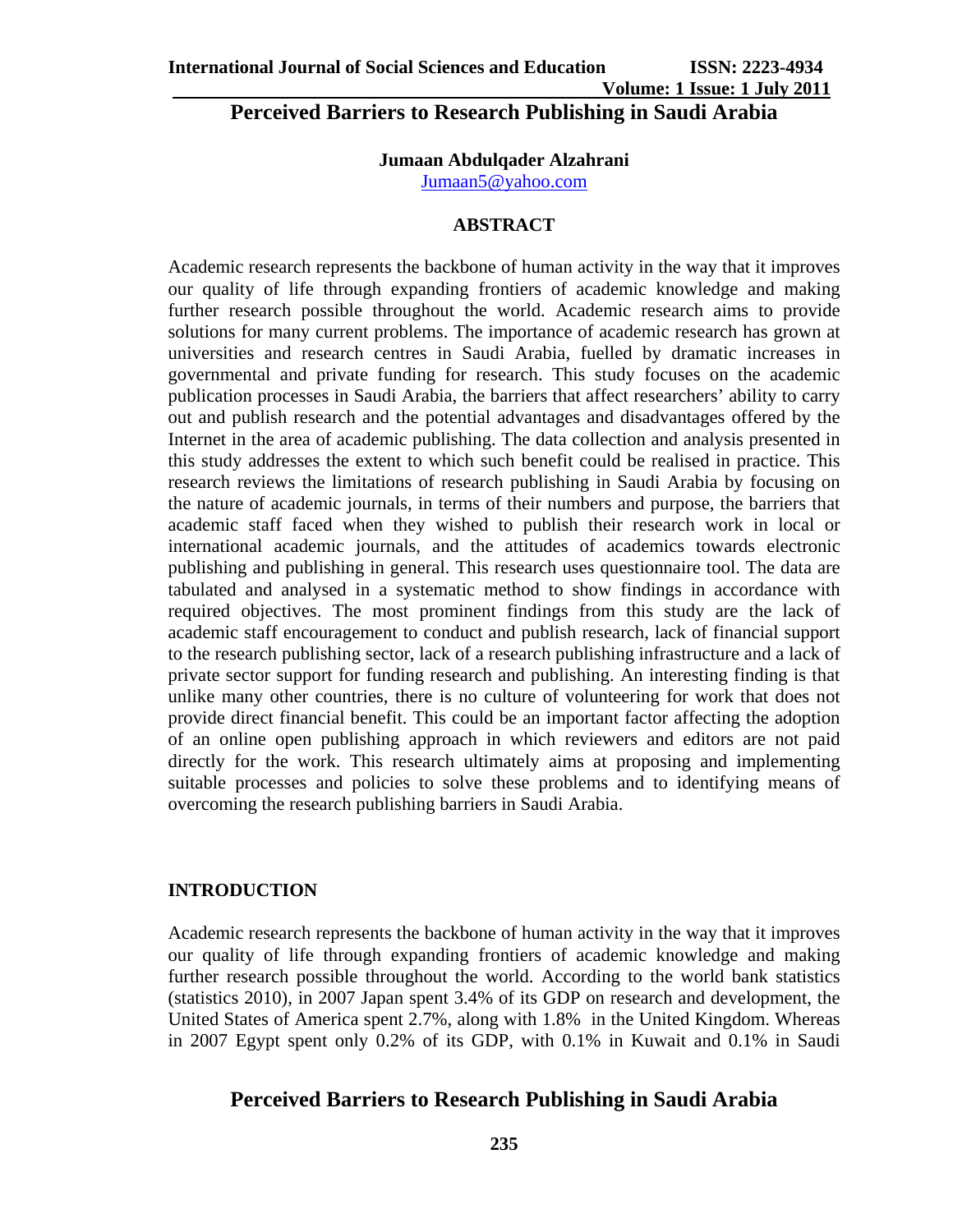# **Volume: 1 Issue: 1 July 2011**

Arabia in 2004 which decreased to 0.0% in 2007, as we can see from these statistics, spending on research is generally low in the Arab world compared to the world average of about 1%. (Corbyn 2010) reported that according to Al-Swailem, senior scientist and policy adviser at the King Abdulaziz City for Science and Technology (KACST) - Saudi Arabia's national science agency and its national laboratory, since 1988, the Saudi government has been supporting financially science and technology. The average annual spending in the science and technology was about 600 million Saudi riyals (£106 million). In 2008 it increased to 2 billion riyals. The plan over the next five years is to increase annual funding to 8 billion riyals. He added that the kingdom of Saudi Arabia seeking to be a regional leader in science, technology and innovation by 2015; an Asian power by 2020; and, by 2025, to have completed the transformation into a knowledge-based economy and joined the advanced industrial nations.

This study focuses on the current academic publication processes in Saudi Arabia and the potential advantages and disadvantages offered by the Internet in general and electronic publishing in particular. It also proposes suitable processes to overcome the barriers research publishing face in Saudi Arabia where funding for research is limited and with little motivation to undertake it. Some Saudi universities may offer varying scales of financial incentive to authors, in return for their commitment to publish. Most scholarly publishing has been undertaken by universities' own publishing houses, whose major activity is printing textbooks to give or loan to students. The academic refereed journals are generally sponsored by the universities and do not enjoy a large circulation, particularly outside the Kingdom of Saudi Arabia and other Arabic countries. Electronic tools and electronic publishing facilitate and accelerate the process of knowledge distribution beyond the limits of printed journal volumes, potentially disseminating knowledge worldwide. Electronic publishing in its different forms: e-books, e-journals, eprints, databases or hypertext pages, whether online or on CD-ROM has transformed the media by which information can be delivered. Arabic-speaking communities are currently not as well served by these developments as the English-speaking world, probably because the skills required are not widely available. Electronic publishing does not seem to have widely appealed to the scholarly community in Saudi Arabia.

Therefore, this research reviews the limitations of publishing in Saudi Arabia by focusing on the progress of print publications from a historical perspective, the nature of journals in the case of Saudi Arabia (in terms of their numbers and purpose), the financial barriers

## **Perceived Barriers to Research Publishing in Saudi Arabia**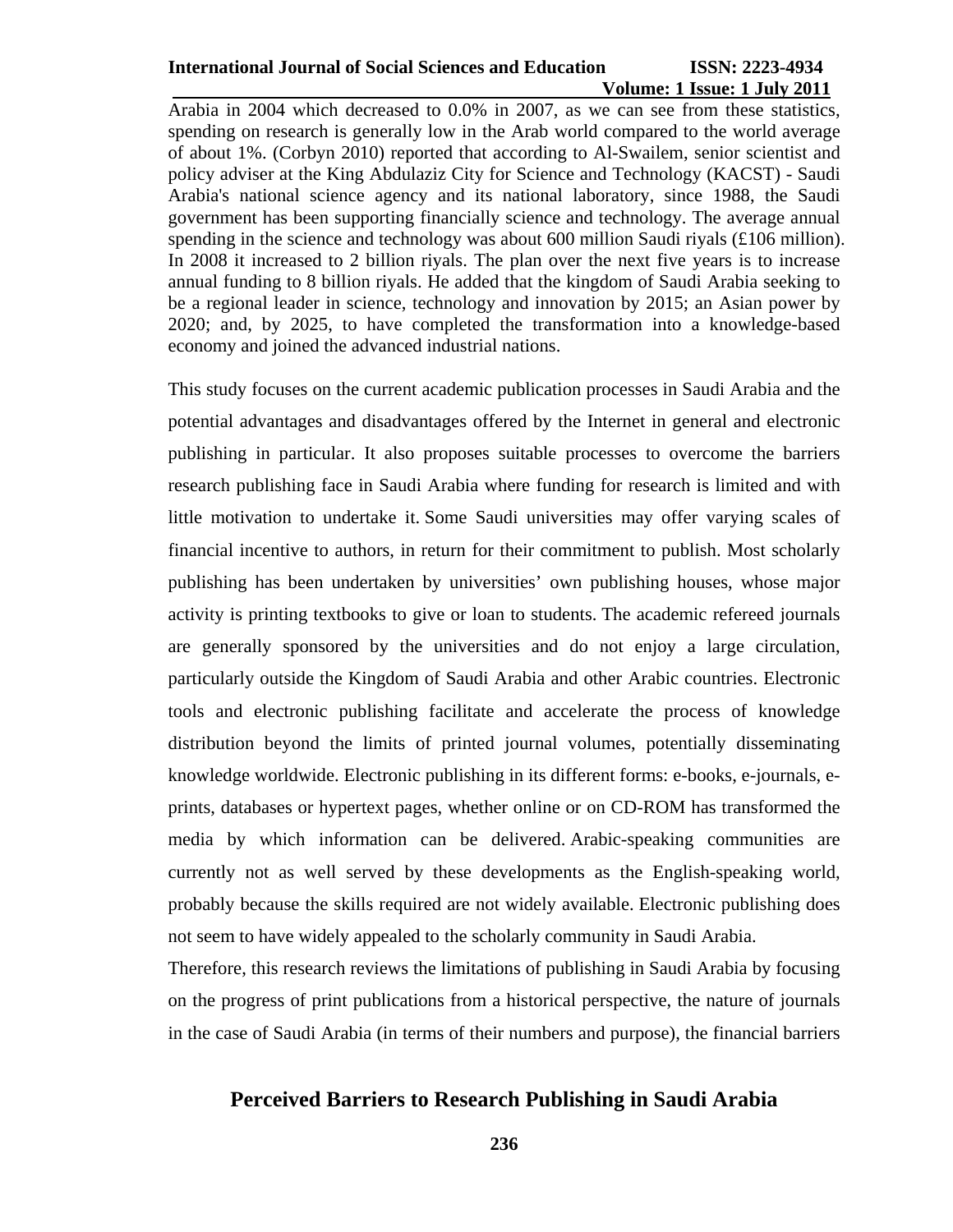to publishing and finally the attitudes of academics towards electronic publishing as a medium for scholarly communication that might provide potential solutions to help researchers overcome the various publishing difficulties.

#### **OBJECTIVES**

The following objectives were laid down for the study:

- 1. To identify the barriers and problems preventing researchers from publishing in Saudi Arabia.
- 2. To construct a view on researchers' attitudes toward publishing in general and towards electronic publishing as an alternative choice.

#### **METHODS**

This research has used the survey method to investigate research publishing in Saudi Arabia. This method enabled to undertake an empirical enquiry of a certain phenomenon within its real life context. Survey research methods used questionnaire instrument for data collection. Oates states "it is easy to find tools with target population size and sample size calculators on the web, for example, (www.surveysystem.com/sscalc.htm)" (Oates 2006). According to this calculator using the confidence level 95%, the confidence interval +/-5 percent and the population 4751, the sample size recommended would be 355 academic staff, some in the Applied-Sciences area and others in the Arts and Humanities area.

The recommended sample size was 355. The surveys were completed and returned independently by each respondent or by the department secretaries in order to maintain confidentiality. The total number of respondents was 265 (74.65%).

#### **RELATED LITERATURE**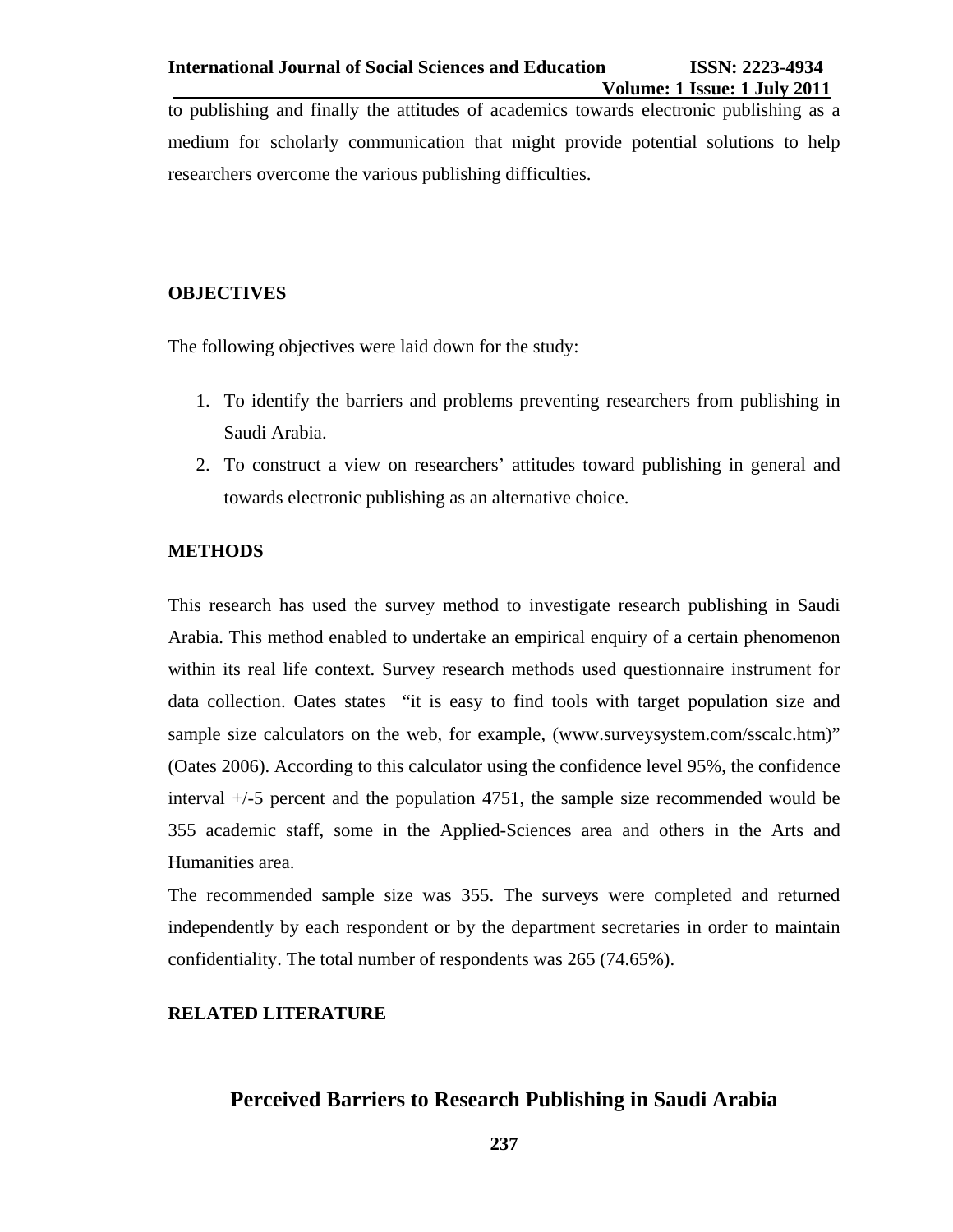## **Volume: 1 Issue: 1 July 2011**

Academic researchers publish to establish their claim to a specific result at a specific point in time. When researchers publish their academic studies, it is an opportunity for their peers to access their research and communicate with other academics interested in a similar subject area (Hunter 1998); (Besimoglu 2007). It may also result in invitations to attend conferences and to referee important papers and books. (Boyce and Dalterio 1996), (Hunter 1998) and (Besimoglu 2007) agree that the publication of research results is a significant link between the areas of communication and academic awards, thus academic societies were founded to encourage communication amongst their members. As Azzam stated, it is my opinion that research can be considered to be the backbone for the development of any society (Azzam 1995). The role of publishing in the development of societies has been crucial but many still tend to overlook the wider societal impact of publishing, with the focus mainly on its direct economic contribution. (Guedon 2001) and (Alexandrov 2006) believe that there is a consensus in the academic world that the publishing process will incur some costs and these costs will have to be met. The recent business plan changes the process of publishing a research result. Currently, the reader pays for publishing costs. Harnad claims that in an electronic-only situation, the costs can be significantly reduced and recovered by authors rather than users, so that readers can access academic publications free of charge on the Internet (Harnad 2001). (Taylor, Perakakis et al. 2008) agree with Harnad that researchers can publish their work free and such work will be freely accessible to all readers. (Martens 2004) in his article "Cumincad Hacks" said that there have been developments towards making research publishing cost free and to some extent the Internet can now serve the reader by offering the full text of various publications without charges. According to (Hamel and Schweik 2009) around the world there are an appearance of open source associations focused on joining of resources. While (Guttikonda and Gutam 2009) reported that the time from submission of an article to publication is long. They added availability of open source software for the change of traditional approach into open access journals and the establishment of open archive online repositories for archiving research will make research accessible to larger audiences and increase the availability of research output. In Australia the government supports institutional repositories and open access (Kennan and

## **Perceived Barriers to Research Publishing in Saudi Arabia**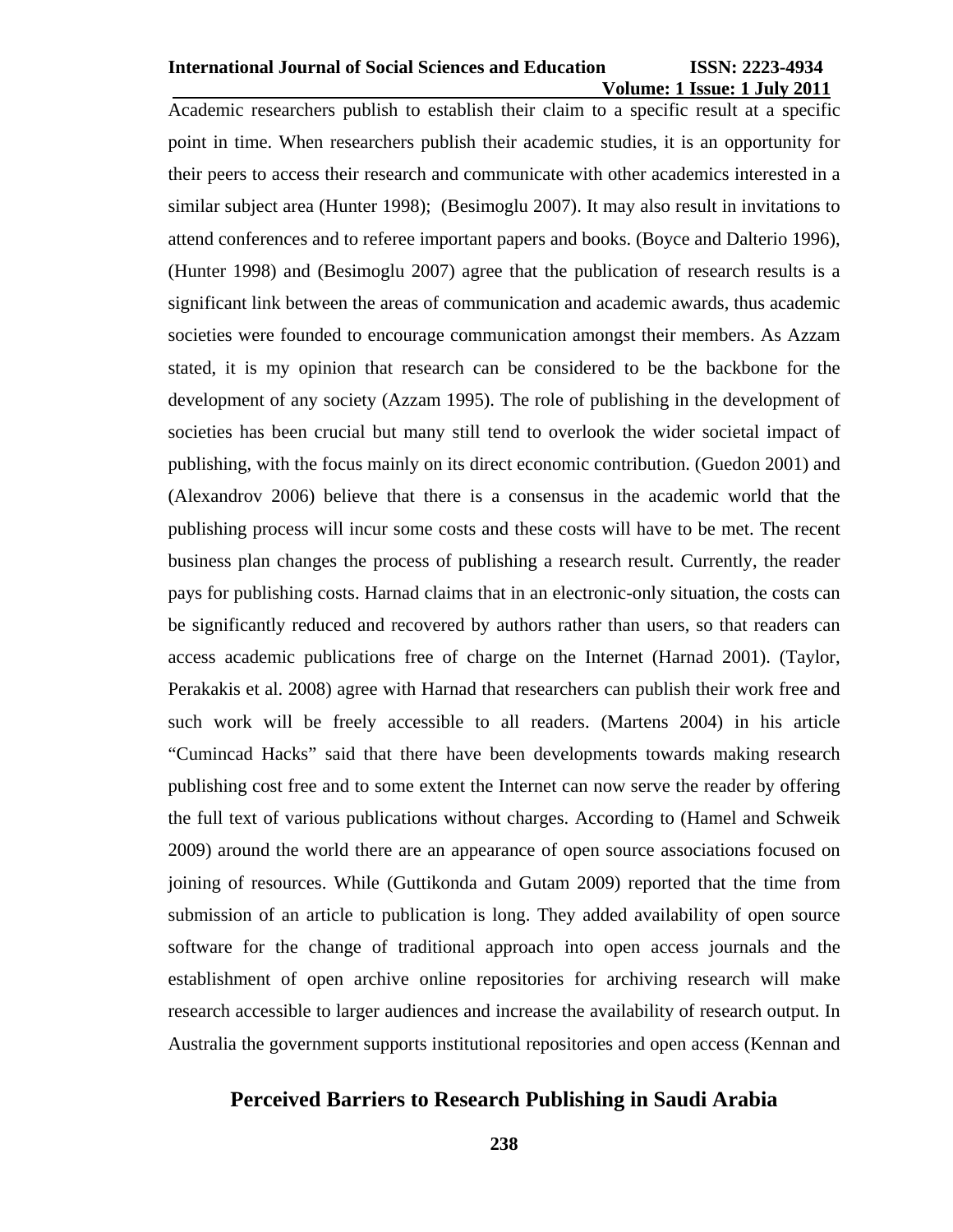## **Volume: 1 Issue: 1 July 2011**

Kingsley 2009). The numbers of open access articles has increased since January 2006, whereas according to (Prammanee and Moussa 2010) as in most of the developing countries, the use of the Internet has a short history while the implementation of the Internet helps the governments to apply electronic learning into their national educational system. They also discussed how the government is using the Internet and electronic learning resources in the education sector. At present, in Saudi Arabia the universities are running activities concerning research databases and the establishment of local repositories. The Open Directory of Open Access Repositories (DOAR)1 lists three open repositories in Saudi Arabia; Knowledge, King Saud University repository and King Fahd University for petroleum and minerals electronic Prints. (Donovan 1998) highlighted that electronic publishing techniques are introducing inevitable changes in scholarly publishing as a whole and in the academic journal publishing business in particular. (Willinsky 2003) and (Grabarek-Matthews 2008) studied the ways in which print editions will continue to be used for some time but concluded that the future will lead to a digital form.

#### **FINDINGS**

 $\overline{a}$ 

The objectives of the present study are to identify the barriers and problems that prevent researchers from publishing in Saudi Arabia. The study considers these in relation to current thinking in open publishing, it aims to survey researchers' attitudes toward publishing in general and towards electronic publishing as an alternative choice; survey researchers' attitudes towards alternatives to publishing as a method of sharing knowledge.

#### **1. Publications in the last 5 years**

<sup>&</sup>lt;sup>1</sup> http://www.opendoar.org/find.php?cID=188&title=Saudi%20Arabia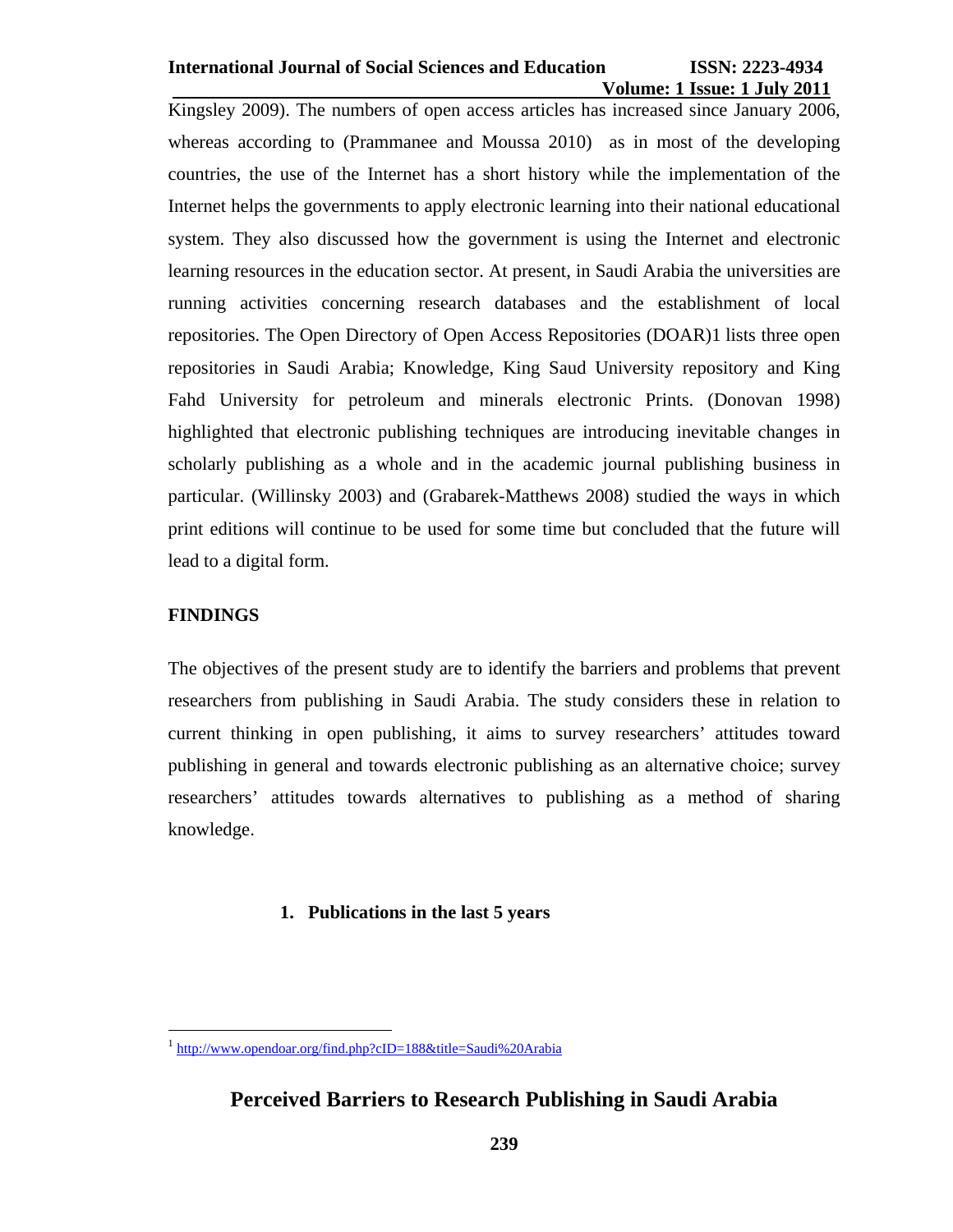

**Figure 1 Age and number of publications** 

Figure 1 shows statistics of Saudi Universities' academic staff in three age groups who have publications in 2001 to 2005. It can be clearly seen that 1-3 publications was the most common number of publications across all of the age groups. The highest number of publications belongs to both 1-3 and 4-8 publications. Over 80 and 71 cases respectively for people over 50 years old. This number reduces (to 24 and 13 respectively) as we move to age group of 41 to 50 and reduces even more for ages 31-40, dropping to 20 cases of those who have 1-3 publications and 14 who have 4-8 publications. Figures of zero publication and more than eight publications cases shows very similar tendency to increase as we move from group 31-40 to more than 50, where they peak at 8 and 20 respectively. Another noticeable feature is that the majority of the academic staff who have more publications belonged to ages from 41 up to 64 for all number of publications.

#### **2. University and number of publications**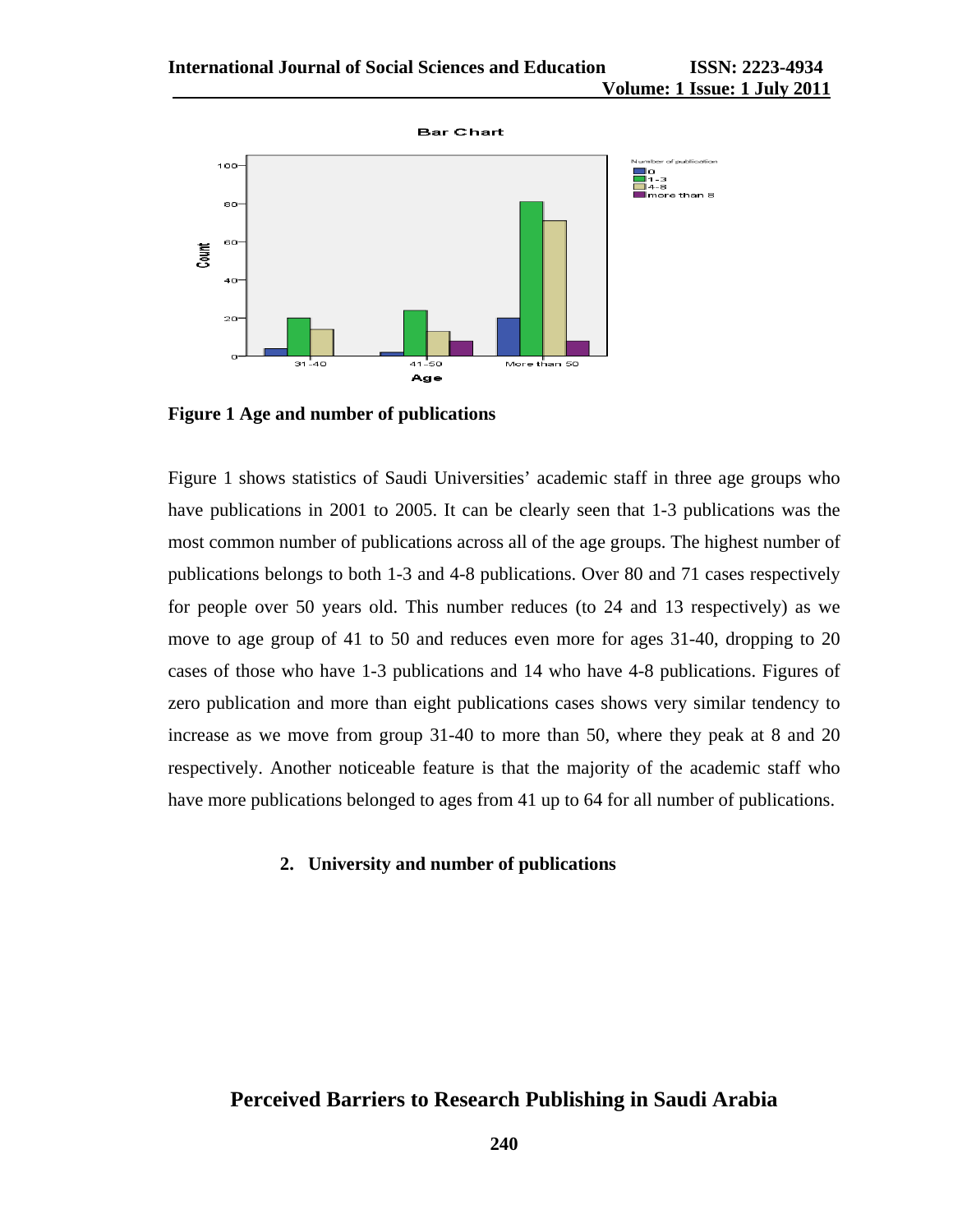

**Figure 2University and number of publications** 

Figure 2 shows statistics of Saudi Universities' academic staff in four universities who have publications in 2001 to 2005. It can be clearly seen that 1-3 publications was the most common number of publications across all of the Saudi universities. The highest number of publications belongs to both 4-8 and 1-3 publications. Over 50 and 37 cases respectively for the academic staff from King Saud University. This number reduce (to 26 and 33 respectively) as we move to King Abdulaziz University and reduces even more for the respondents from King Khalid and King Faisal universities to 33 cases of those who have 1-3 publications and 7 who have 4-8 publications. Figures of zero respondents have more than eight publications from King Saud and King Khalid universities shows very similar tendency to increase as we move to King Abdulaziz and King Faisal universities.

Another noticeable feature is that the majority of the academic staff who have more publications belonged to King Saud and King Abdulaziz universities for all number of publications.

Also the observed figures in this Bar chart illustrate that academics in older universities (KSA & KAU) have published between 4-8 or more than 8 articles, more than academic staff in the newer universities, therefore the number of publications increases when the university is older. The highest proportion of academic staff is in King Abdulaziz University that have not had any publications during the last five years.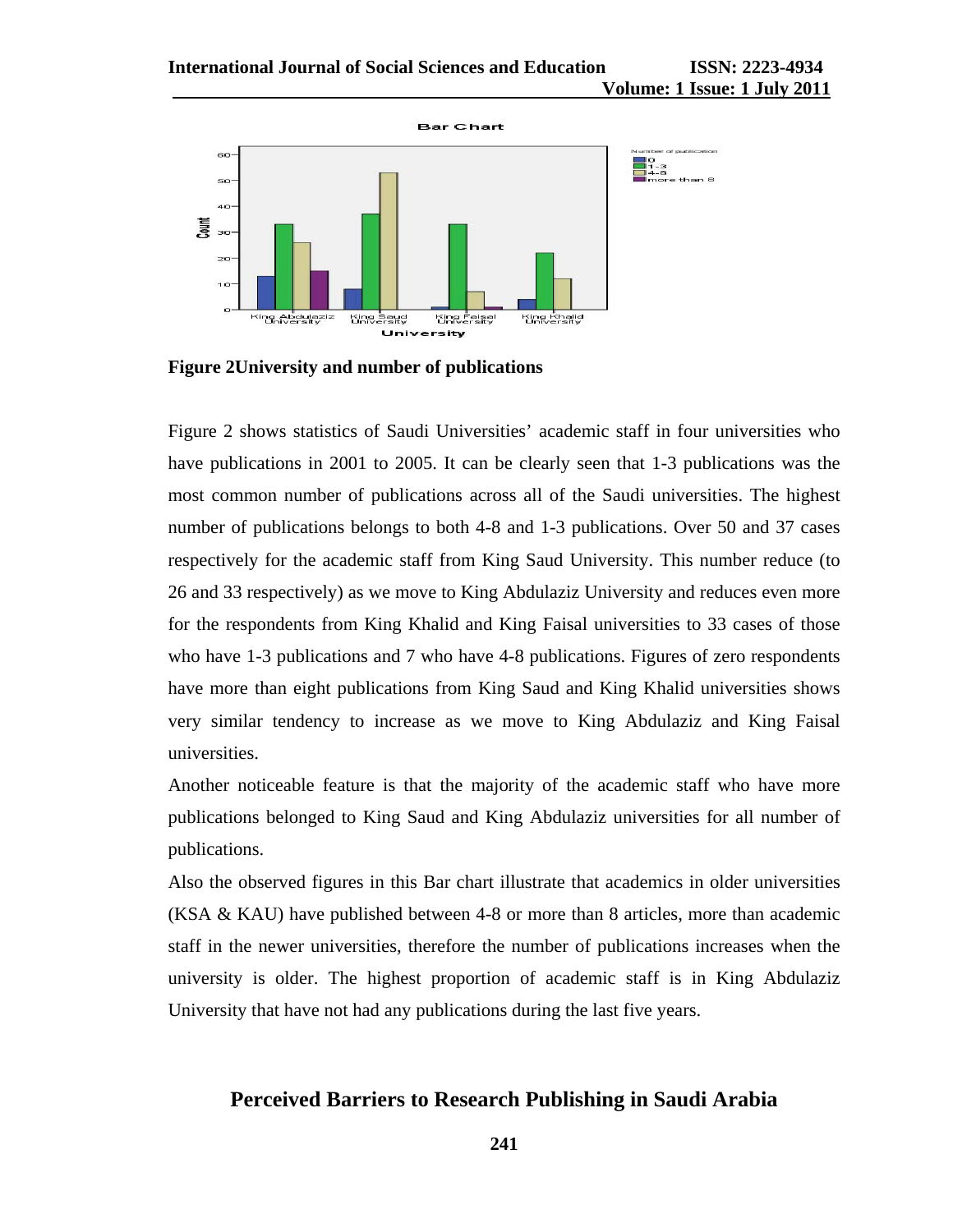#### **3. Faculty and number of publications**



**Figure 3 Faculty and number of publications** 

Figure 3 shows statistics of the subject areas for Saudi universities' academic staff in four universities who have publications in 2001 to 2005. The highest number of publications belongs to both 4-8 and 1-3 publications. Over 60 cases for the academic staff from arts and humanities faculties (4-8) and from the applied sciences faculties (1-3). This number reduces (to 34 who have 4-8 publications from the applied sciences and 61 have 1-3 publications from the arts and humanities faculties respectively). The numbers of publications reduces even more sharply for the respondents from the arts and humanities faculties who have more than 8 publications to 2 cases. 13 of respondents have zero publications from all subject areas.

Another noticeable feature is that the majority of the academic staff who have more publications belonged to arts and humanities faculties.

#### **4. Position and number of publications**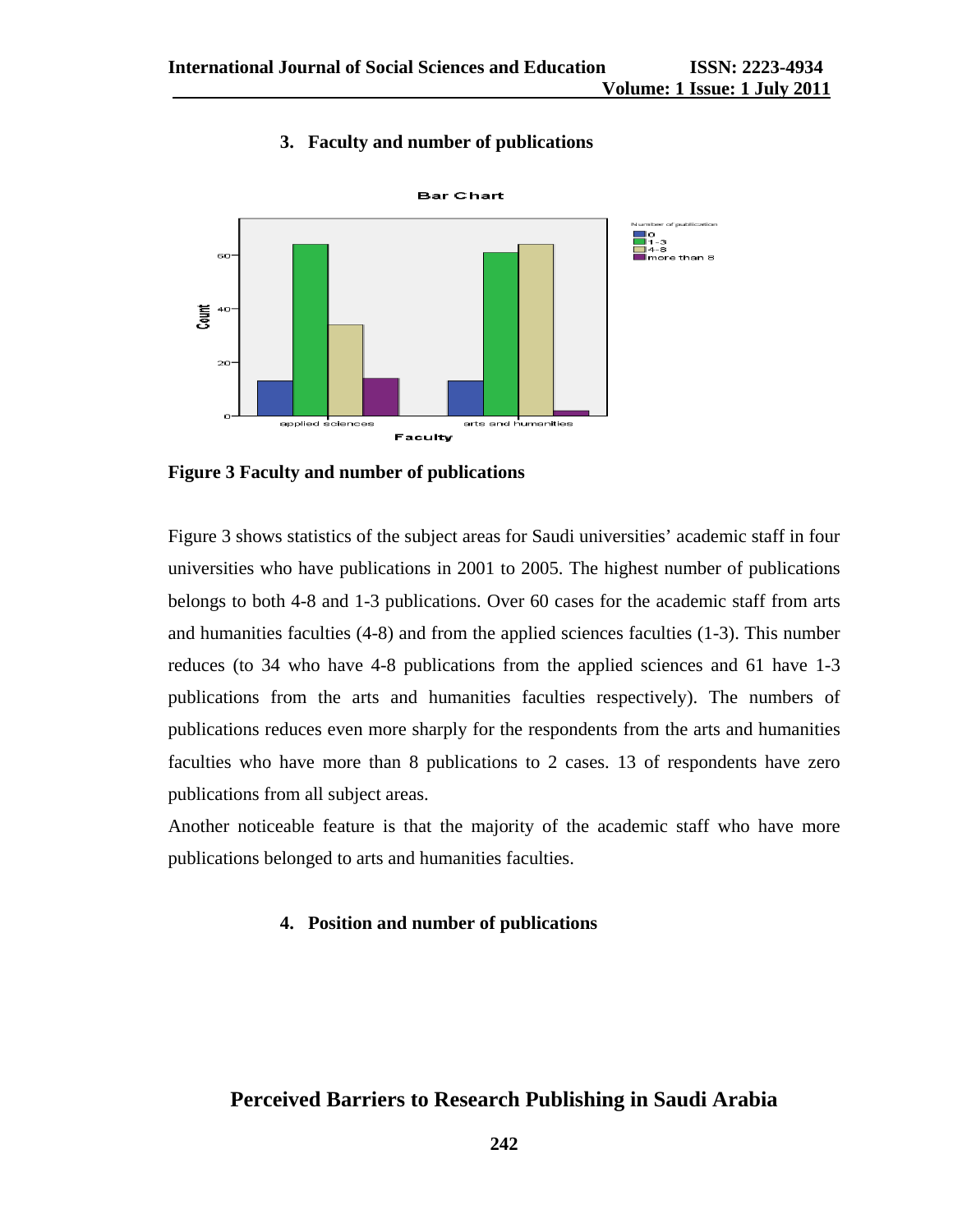

**Figure 4 Position and number of publications** 

Figure 4 shows statistics of the position for Saudi universities' academic staff in four universities who have publications in 2001 to 2005. The highest number of publications belongs to the associate professors (both 4-8 and 1-3 publications). This number reduces (to 20 who have 4-8 publications from the assistant professors and 54 assistant professors have 1-3 publications.

The numbers of publications reduces sharply for the professors who have 1-3 and 4-8 publications to 1 case. Figures of 13 respondents have zero publications from assistant and associate professors. Another noticeable feature is that the majority of the academic staff who have more publications belonged to associate professors.

The bar chart illustrates that the number of publications increases whenever the academic position of respondents increased.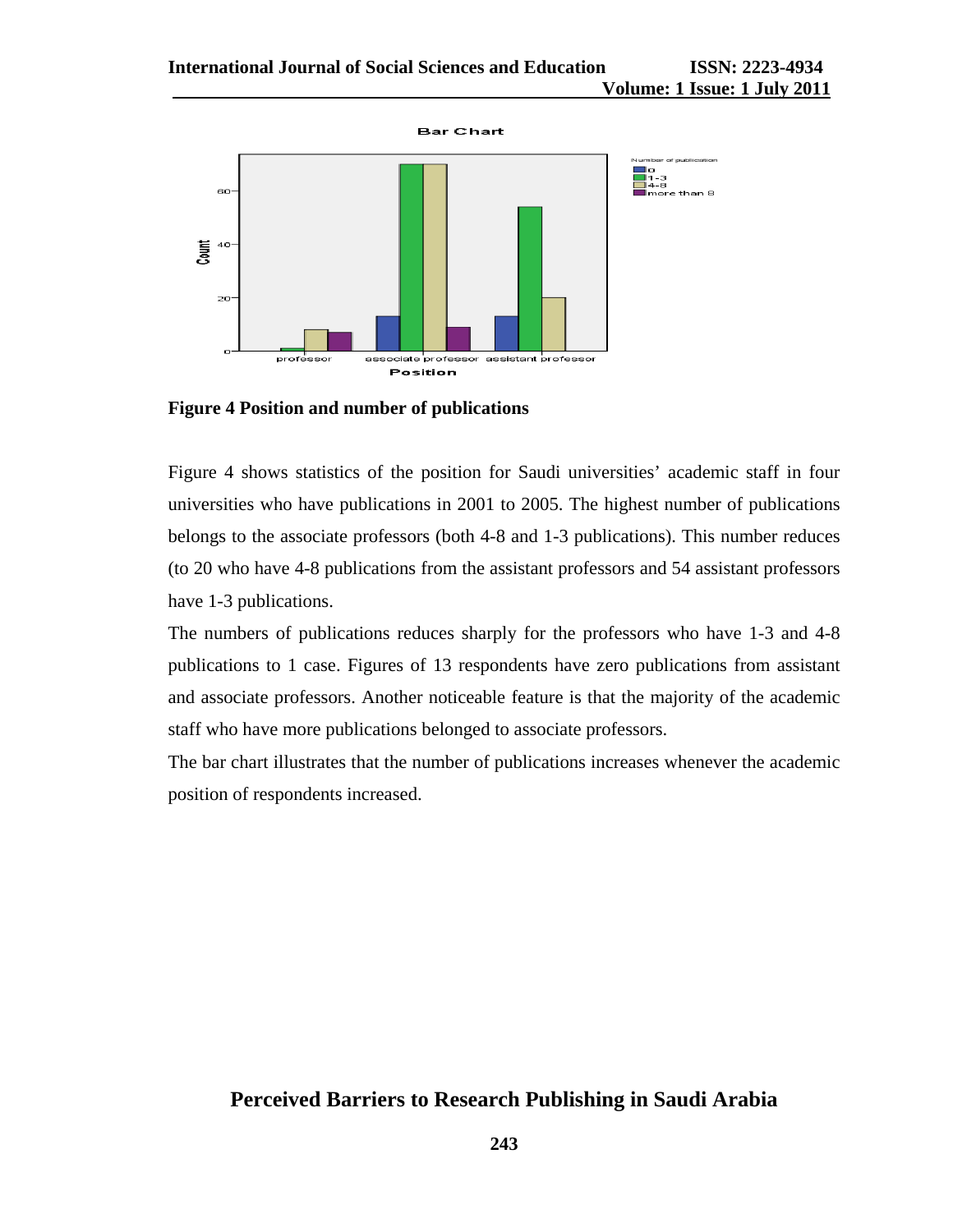**5. Major problems facing publication in Saudi and international journals:** 

**University and accessibility to the articles** 



**Figure 5 University and accessibility to the articles** 

Figure 5 shows the statistics of the ability to access the articles that Saudi universities' academic staff members want to in four universities who have publications in 2001 to 2005. The majority (254) across all of universities are usually unable to access the papers they want, while this number reduces (to 10) who are rarely unable to access the articles they want to. This is in contrast to all the respondents from King Saud University and King Khalid University, who are usually unable to access the articles they want to.

#### **6. Years of experience and accessibility to the articles**

Figure 6 shows the statistics of Saudi Universities' academic staff that have publications in 2001 to 2005 according to the years of experience that they have. It can be clearly seen that the inability to access the papers was the most common case for them across all of the years of experience.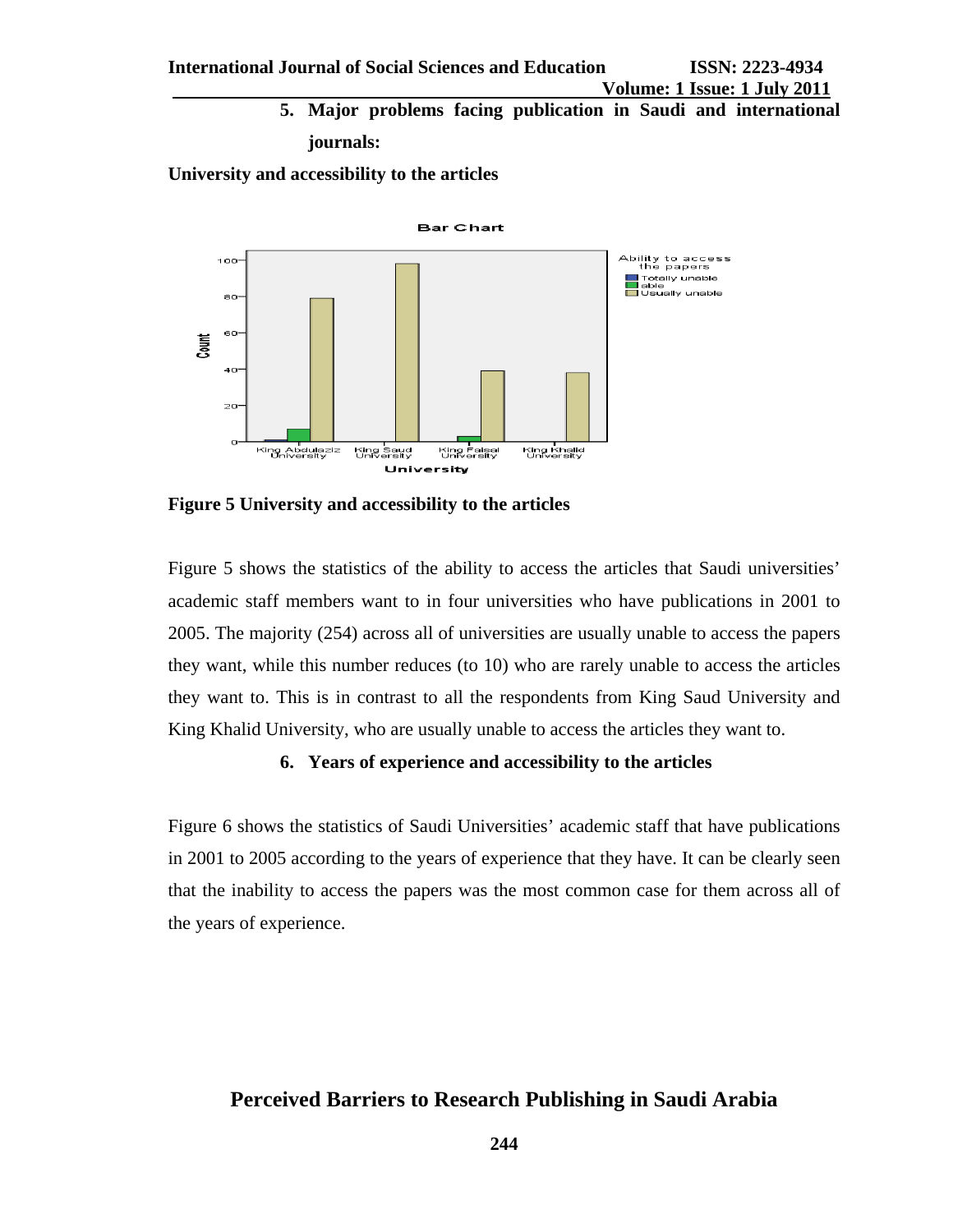

**Figure 6 Years of experience and accessibility to the articles** 

The highest number of academic staff belongs to those who are usually unable to access the papers they want to. Over 230 and 3 respectively for people have more than five years of experience. This number reduces (to 23) as we move to those who have less than five years of experience. This is in contrast to all the respondents from academic staff who have less and more than 5 years of experience, who are usually unable to access the articles they want to. It can be observed from this bar chart that the ability of respondents to access the papers they need is decreased whenever the years of experience are increased. Therefore there is a relationship between the respondents' years of experience and their ability to access the paper they require.

#### **7. Position and accessibility to the articles**

Figure 7 shows the statistics of Saudi Universities' academic staff in three position groups who have publications in 2001 to 2005. It can be clearly seen that usually unable to access the papers was the most common number of cases across all of the position groups.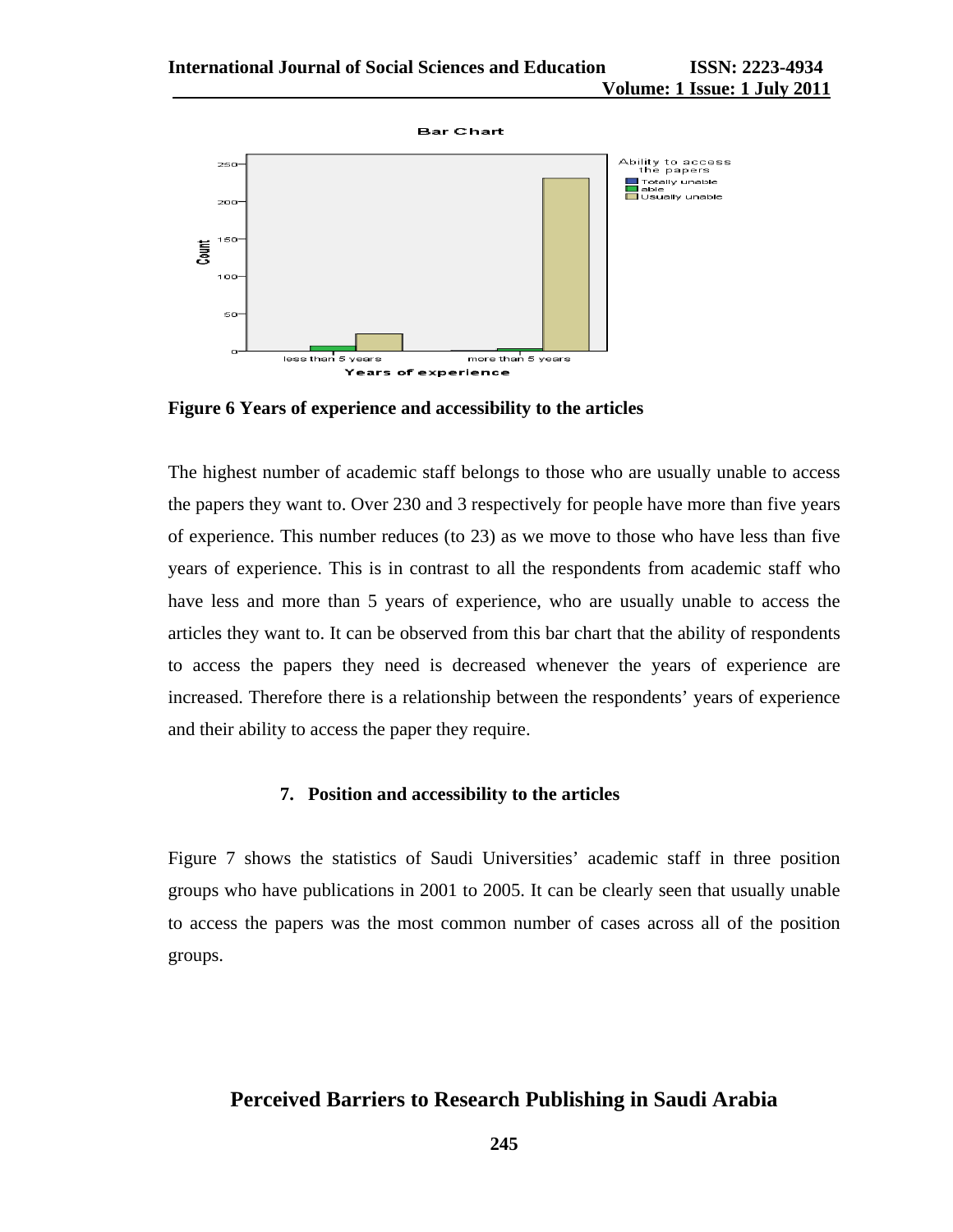

**Figure 7 Position and accessibility to the articles** 

The highest number of academic staff belongs to those who are usually unable to access the papers they want to. 160, 79 and 15 cases respectively for people in the associate, assistant professors and professors positions. This number reduces (to 1, 8 and 1 respectively) as we move to assistant professor position and reduces even more for professor position, dropping to 1 case of those who have no ability to access the papers. Another noticeable feature is that the majority of the academic staff who are unable to access the papers they want belonged to all position groups.

#### **RESULTS AND DISCUSSION**

The study findings illustrate that academic staff members at Saudi universities have produced comparatively few research publications within the last five years with regard to researchers' output in other developed countries. This may be attributed to the barriers they face when conducting research and subsequently when publishing their work.

These findings correspond with those of (Touq and Zaher 1989), (AlSalem 1997) and (Al-Zahrani 1997). They claim that research productivity for academic staff in Saudi universities is poor in comparison with the academic staff at other universities in developed countries. According to (Ramsden 1994) who examined the requirements for promotion and evidence of individual and institutional excellence, the critical indicator of

#### **Perceived Barriers to Research Publishing in Saudi Arabia**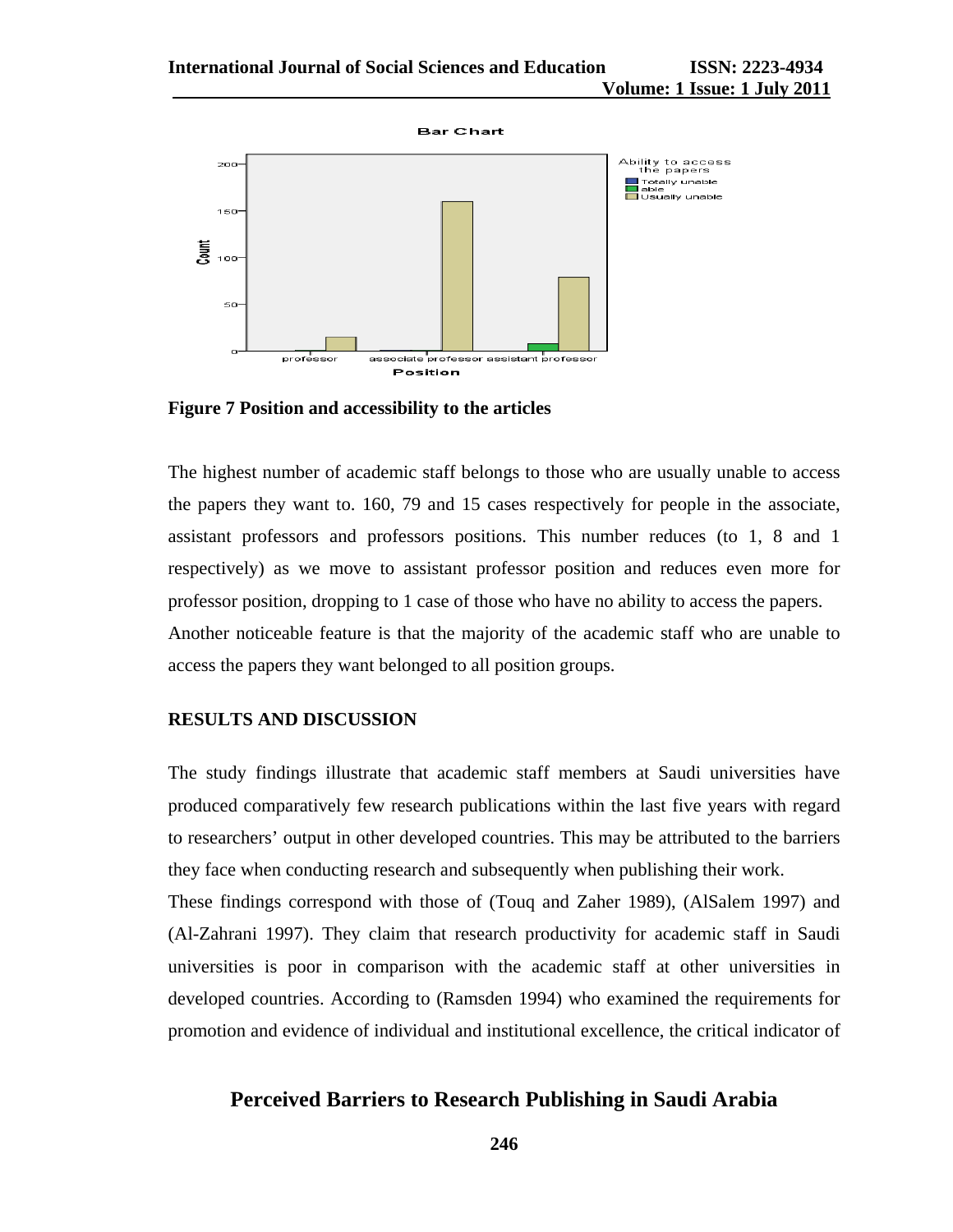## **Volume: 1 Issue: 1 July 2011**

research productivity is publication. In addition, the findings of (Athey and Plotnicki 2000) show that many authors in the Information Technology field in the United States of America published between 11 and 23 articles during their five year period of study. Furthermore (Agboola and Oduwole 2005) found that out of the thirty-four academics in their subject area (Library sciences) in Nigeria that responded, 2.94% had more than twenty publications, 8.82% had between ten and fifteen publications, 17.56% had between six and nine and 58.82% had between one and five publications, whilst 11.77% had no publications. The Saudi universities' academic staff reported some barriers that prevented them from publishing their academic work. They cited the length of time required to publish resulting from difficulties in accessing necessary articles as well as the prohibitively high cost of using and publishing in journals. Other difficulties included the criteria for choosing which journals to use or publish in and the length of mailing time required. Referring to the results reported in figures 10, 11, 12, and 13, there are differences between academic staff in their research productivity according to different variables. In relation to individual ages of academic staff, the results show a high proportion from the total sample population has not published articles during the last five years; the majority of them come from the older academic staff group who are still in assistant and associate professor positions. They have a wide experience of teaching and researching but due to the barriers they face, have less research productivity. The reported barriers included the lack of information resources in the university libraries, burden of teaching workload or tenure and the lack of financial support for the field of research publishing. University libraries can take a long time to provide the journals or the access to publications that are required by academic staff. They also found access to most of the relevant publications too costly. In Figures 28-32 other types of difficulties mentioned include the cost of publishing in some Arabic and international reference journals (as it is necessary to pay in advance for services such as peer review, mailing, copying and other publishing expenses). For example the Academic Journal of Engineering at Asute University in Egypt asks researchers to pay in advance 330 EGP as expenses for each single paper published.

#### **Perceived Barriers to Research Publishing in Saudi Arabia**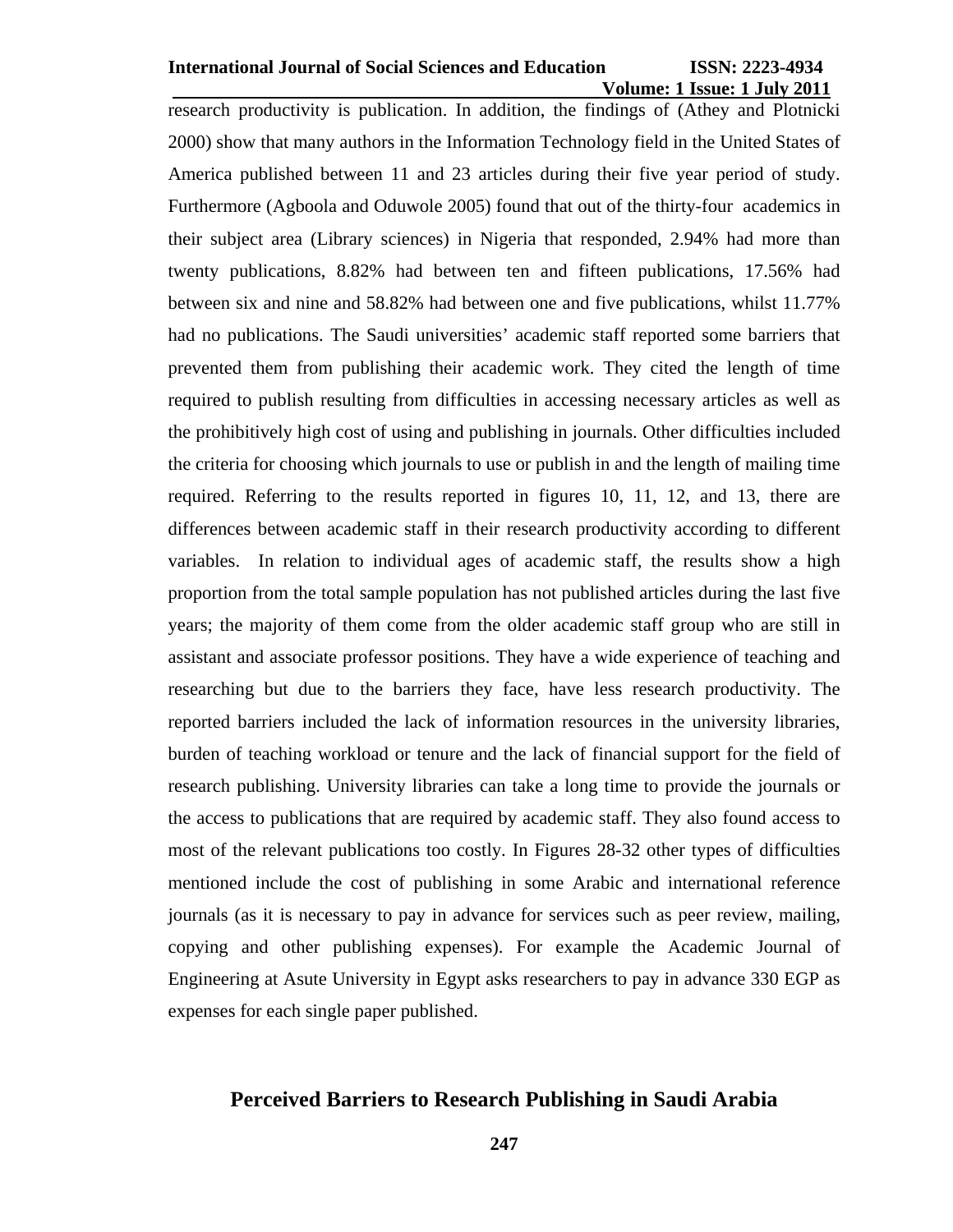## **Volume: 1 Issue: 1 July 2011**

By contrast, the average research productivity for young academic staff is three articles or less during the same period of time. Some of these staff referred to a lack of encouragement, together with an overload of teaching and demands of management roles consequently having a serious negative impact on their research productivity. Academic staff members from the Applied Sciences faculty at the King Abdulaziz University cited these reasons more frequently than the academic staff from the Arts or from other universities. This could be because Applied Sciences academic staff faced other types of barriers such as a lack of laboratory materials, automations and technicians. The academic staff members at King Abdulaziz University and King Saud University had comparatively more publications in the last five years. It can be concluded therefore, that the barriers academic staff faced were not necessarily faced by all of them but could still affect the research productivity of many of them. It should also be noted that these two universities are the oldest universities in the country and therefore many of their academic staff have experience in dealing effectively with many of these barriers. These two universities have better budgets, information resources, research publishing infrastructure, facilities and human capabilities than some of the other universities. The professors are likely to have more research productivity than those in other positions. The assistant professors have published an average of three or less publications because they try to meet the promotion requirements of publishing at least four papers within (at least) four years. With regard to enhancing research publishing in Saudi Arabia, the respondents listed significant requirements such as an increase in financial support, elimination of long and complex publishing procedures and a reduction of multiple panel meetings.

In conclusion, research publishing in Saudi Arabia needs to improve its researchpublishing infrastructure in a variety of different ways, such as:

- 1. Computerise all research publishing activities.
- 2. Eliminate unnecessary meetings or processes.
- 2. Build and update a reviewers' database.
- 3. Ensure reviewers undertake the review of early drafts to appropriate time scales.

## **Perceived Barriers to Research Publishing in Saudi Arabia**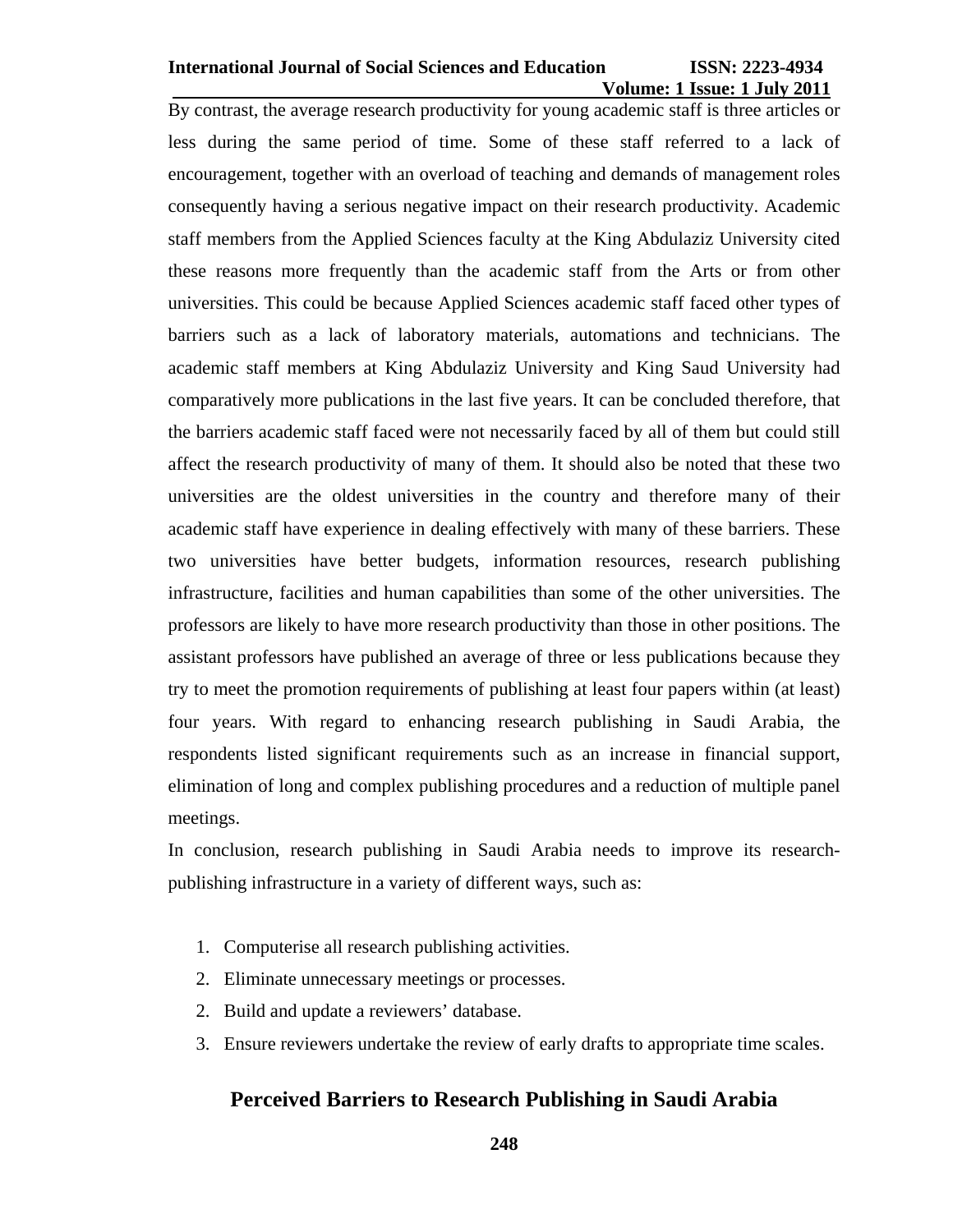- 4. Ensure the researchers complete corrections to appropriate time scales.
- 5. Ensure all academic staff conduct and publish at least two papers annually.
- 6. Provide all information resources to researchers free of charge.
- 7. Encourage academic staff to publish their work internationally.
- 8. Define financial rewards & incentives for those who publish five or more papers annually.

The results show that access to articles requires a fast and reliable Internet connection, therefore inferior basic infrastructure, including good Internet connections and computers has become a barrier for Saudi universities' academic staff.

#### **About the author**

Jumaan Abdulqader Alzahrani is Lecturer at scientific research institute & faculty of social sciences at Umm Alqura University, Saudi Arabia. He received his Master in Library and Information Science from King Abdulaziz University, Jeddah, Saudi Aarabia. He is also PhD Scholar at Computer Networking & Telecommunications Research Centre, The University of Salford, United Kingdom with special interest in Reserch publishing, Qualitative analysis, statistical analysis, and attitude scales. He can be contacted at: jumaan5@yahoo.com.

#### **REFERENCES**

- Agboola, A. T. and A. A. Oduwole (2005). "Nimbe Adedipe Library, University of Agriculture, Abeokuta, Nigeria " Library Management 26(8/9): 478-486.
- Al-Zahrani, S. (1997). "The research productivity for Saudi academic staff at Umm Al-Qura University (Arabic) " king Saud University journal 9(1): 32-41.
- Alexandrov, G. (2006). "The purpose of peer review in the case of an open-access publication." Carbon balance and management 1: 10.
- AlSalem, S. (1997). The situation of scientific research in the Universities : Imam University academic staff attitudes study (Arabic). Riyadh, Imam University
- Athey, S. and J. Plotnicki (2000). "An evaluation of research productivity in academic IT." communications of the association for information systems 3: 2-19.
- Azzam, F. A. (1995). Scholarly Publishing in Malaysia: A Study of Marketing Environment and Influences on Readership Behaviour. PhD, University of Stirling.